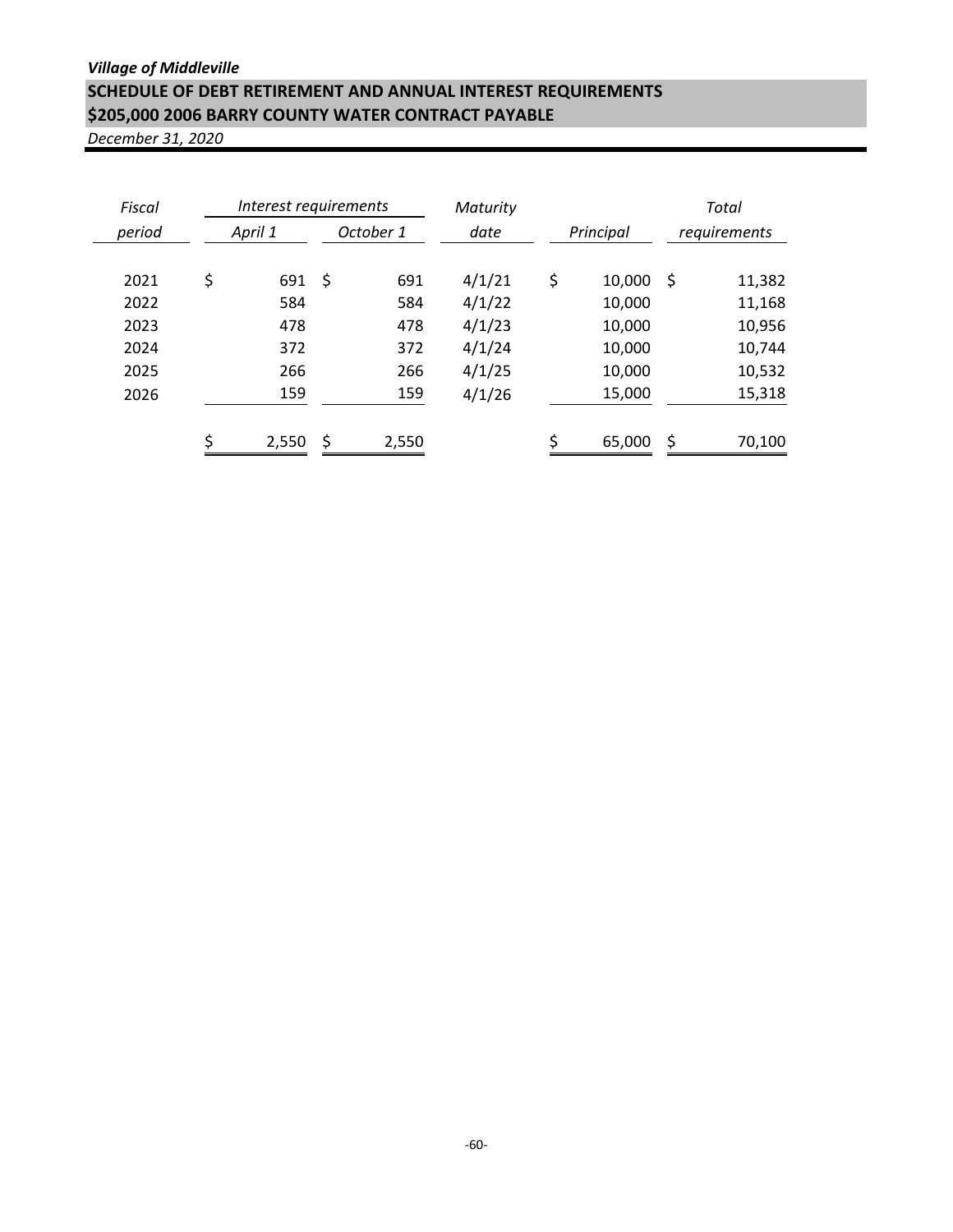## *Village of Middleville* **SCHEDULE OF DEBT RETIREMENT AND ANNUAL INTEREST REQUIREMENTS \$1,040,000 2006 BARRY COUNTY WATER CONTRACT PAYABLE**

| Fiscal | Interest requirements |    |        | Maturity |    |           | Total        |         |  |  |
|--------|-----------------------|----|--------|----------|----|-----------|--------------|---------|--|--|
| period | October 1<br>April 1  |    |        | date     |    | Principal | requirements |         |  |  |
|        |                       |    |        |          |    |           |              |         |  |  |
| 2021   | \$<br>4,106           | \$ | 3,522  | 4/1/21   | \$ | 55,000    | \$           | 62,628  |  |  |
| 2022   | 3,522                 |    | 2,937  | 4/1/22   |    | 55,000    |              | 61,459  |  |  |
| 2023   | 2,937                 |    | 2,300  | 4/1/23   |    | 60,000    |              | 65,237  |  |  |
| 2024   | 2,300                 |    | 1,662  | 4/1/24   |    | 60,000    |              | 63,962  |  |  |
| 2025   | 1,662                 |    | 1,025  | 4/1/25   |    | 60,000    |              | 62,687  |  |  |
| 2026   | 1,025                 |    | 389    | 4/1/26   |    | 60,000    |              | 61,414  |  |  |
| 2027   | 388                   |    | -      | 4/1/27   |    | 65,000    |              | 65,388  |  |  |
|        |                       |    |        |          |    |           |              |         |  |  |
|        | \$<br>15,940          | \$ | 11,835 |          | ς  | 415,000   | \$           | 442,775 |  |  |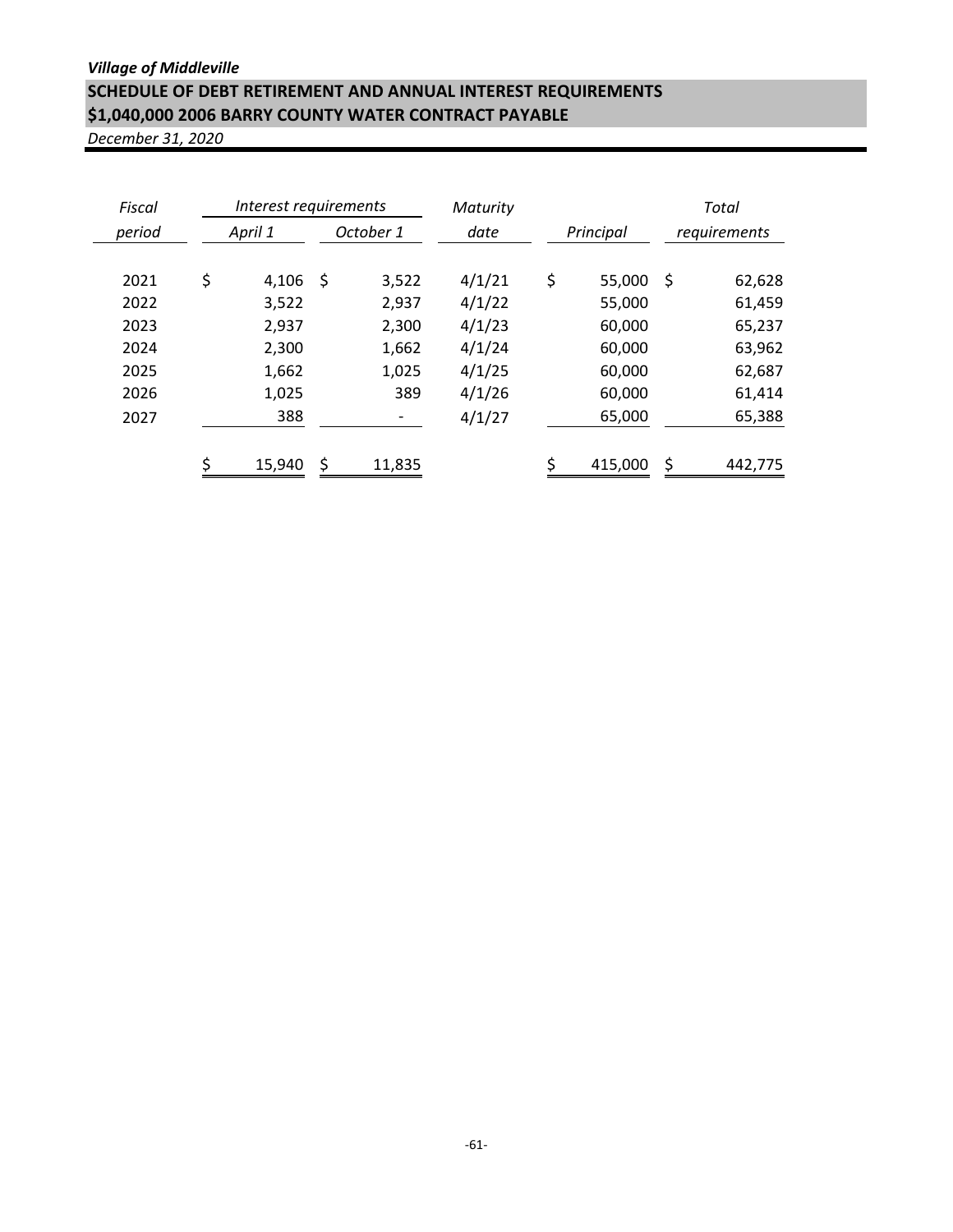## *Village of Middleville* **SCHEDULE OF DEBT RETIREMENT AND ANNUAL INTEREST REQUIREMENTS \$425,000 2010 CAPITAL IMPROVEMENT BONDS PAYABLE**

| Fiscal | Interest requirements |    |             | Maturity |    |           | Total        |         |
|--------|-----------------------|----|-------------|----------|----|-----------|--------------|---------|
| period | March 1               |    | September 1 | date     |    | Principal | requirements |         |
|        |                       |    |             |          |    |           |              |         |
| 2021   | \$<br>5,856           | \$ | 5,331       | 3/1/21   | \$ | 25,000    | -\$          | 36,187  |
| 2022   | 5,331                 |    | 4,788       | 3/1/22   |    | 25,000    |              | 35,119  |
| 2023   | 4,788                 |    | 4,225       | 3/1/23   |    | 25,000    |              | 34,013  |
| 2024   | 4,225                 |    | 3,643       | 3/1/24   |    | 25,000    |              | 32,868  |
| 2025   | 3,644                 |    | 3,044       | 3/1/25   |    | 25,000    |              | 31,688  |
| 2026   | 3,044                 |    | 2,431       | 3/1/26   |    | 25,000    |              | 30,475  |
| 2027   | 2,431                 |    | 1,806       | 3/1/27   |    | 25,000    |              | 29,237  |
| 2028   | 1,806                 |    | 1,294       | 3/1/28   |    | 25,000    |              | 28,100  |
| 2029   | 1,294                 |    | 650         | 3/1/29   |    | 25,000    |              | 26,944  |
| 2030   | 650                   |    |             | 3/1/30   |    | 25,000    |              | 25,650  |
|        |                       |    |             |          |    |           |              |         |
|        | \$<br>33,069          | \$ | 27,212      |          |    | 250,000   | \$           | 310,281 |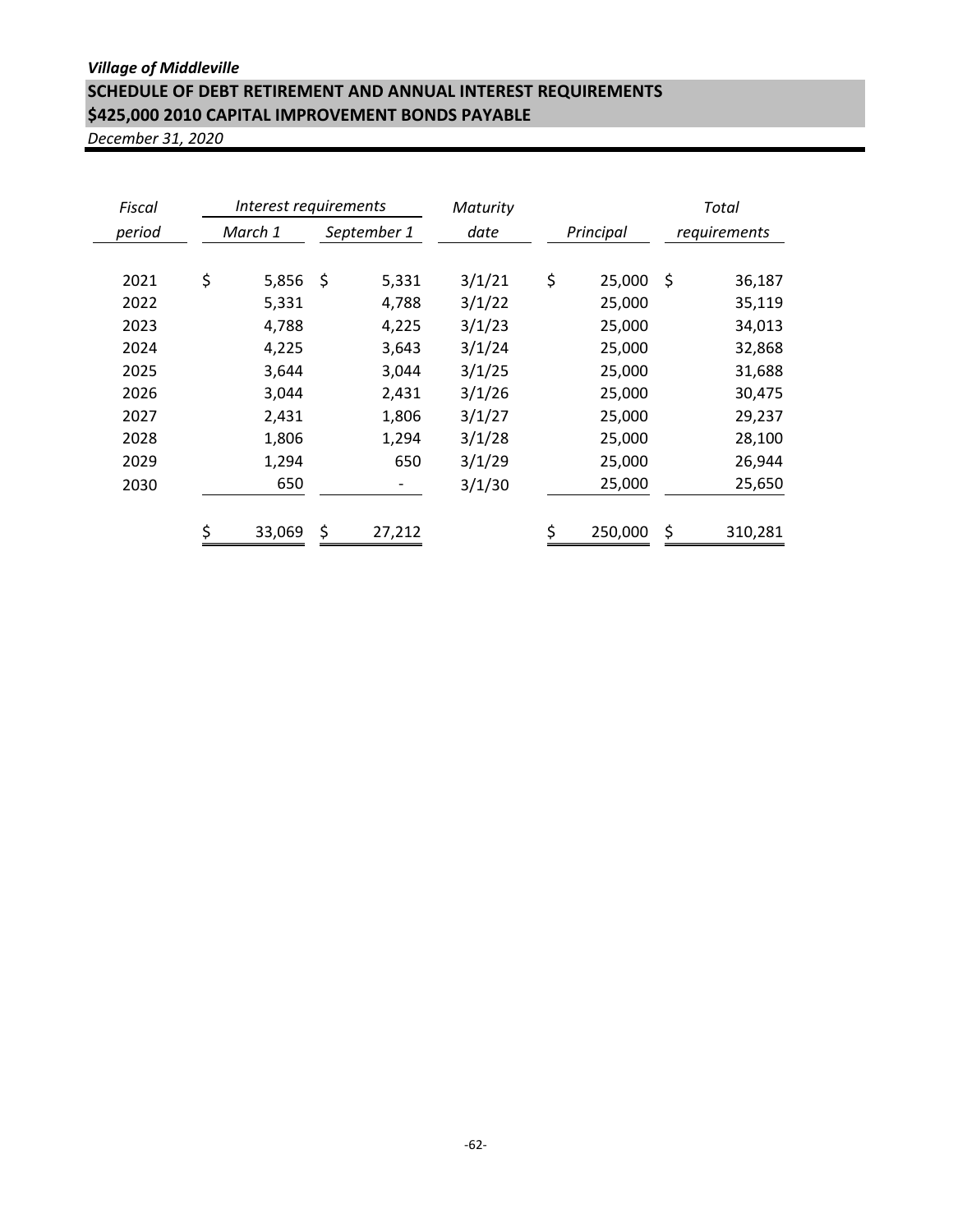## *Village of Middleville* **SCHEDULE OF DEBT RETIREMENT AND ANNUAL INTEREST REQUIREMENTS \$700,000 2012 CAPITAL IMPROVEMENT BONDS PAYABLE**

| Fiscal                          | Interest requirements |         |    |             | Maturity      |                 |    | <b>Total</b>  |
|---------------------------------|-----------------------|---------|----|-------------|---------------|-----------------|----|---------------|
| period                          |                       | March 1 |    | September 1 | date          | Principal       |    | requirements  |
| 2021                            | \$                    | 10,200  | \$ | 9,850       | 3/1/21        | \$<br>25,000    | \$ | 45,050        |
| 2022                            |                       | 9,850   |    | 9,462       | 3/1/22        | 25,000          |    | 44,312        |
| 2023                            |                       | 9,462   |    | 9,050       | 3/1/23        | 25,000          |    | 43,512        |
| 2024                            |                       | 9,050   |    | 8,175       | 3/1/24        | 50,000          |    | 67,225        |
| 2025                            |                       | 8,175   |    | 7,250       | 3/1/25        | 50,000          |    | 65,425        |
| 2026                            |                       | 7,250   |    | 6,287       | 3/1/26        | 50,000          |    | 63,537        |
| 2027                            |                       | 6,287   |    | 5,300       | 3/1/27        | 50,000          |    | 61,587        |
| 2028                            |                       | 5,300   |    | 4,288       | 3/1/28        | 50,000          |    | 59,588        |
| 2029                            |                       | 4,288   |    | 3,250       | 3/1/29        | 50,000          |    | 57,538        |
| 2030                            |                       | 3,250   |    | 2,188       | 3/1/30        | 50,000          |    | 55,438        |
| 2031                            |                       | 2,188   |    | 1,100       | 3/1/31        | 50,000          |    | 53,288        |
| 2032                            |                       | 1,100   |    |             | 3/1/32        | 50,000          |    | 51,100        |
|                                 | \$                    | 76,400  | \$ | 66,200      |               | \$<br>525,000   | \$ | 667,600       |
|                                 |                       |         |    |             | Principal     | <b>Interest</b> |    | <b>Totals</b> |
| Allocation by activity:         |                       |         |    |             |               |                 |    |               |
| Governmental activities         |                       |         |    |             | \$<br>297,754 | \$<br>80,875    | \$ | 378,629       |
| <b>Business-type activities</b> |                       |         |    |             | 227,246       | 61,725          |    | 288,971       |
|                                 |                       |         |    |             | \$<br>525,000 | \$<br>142,600   | \$ | 667,600       |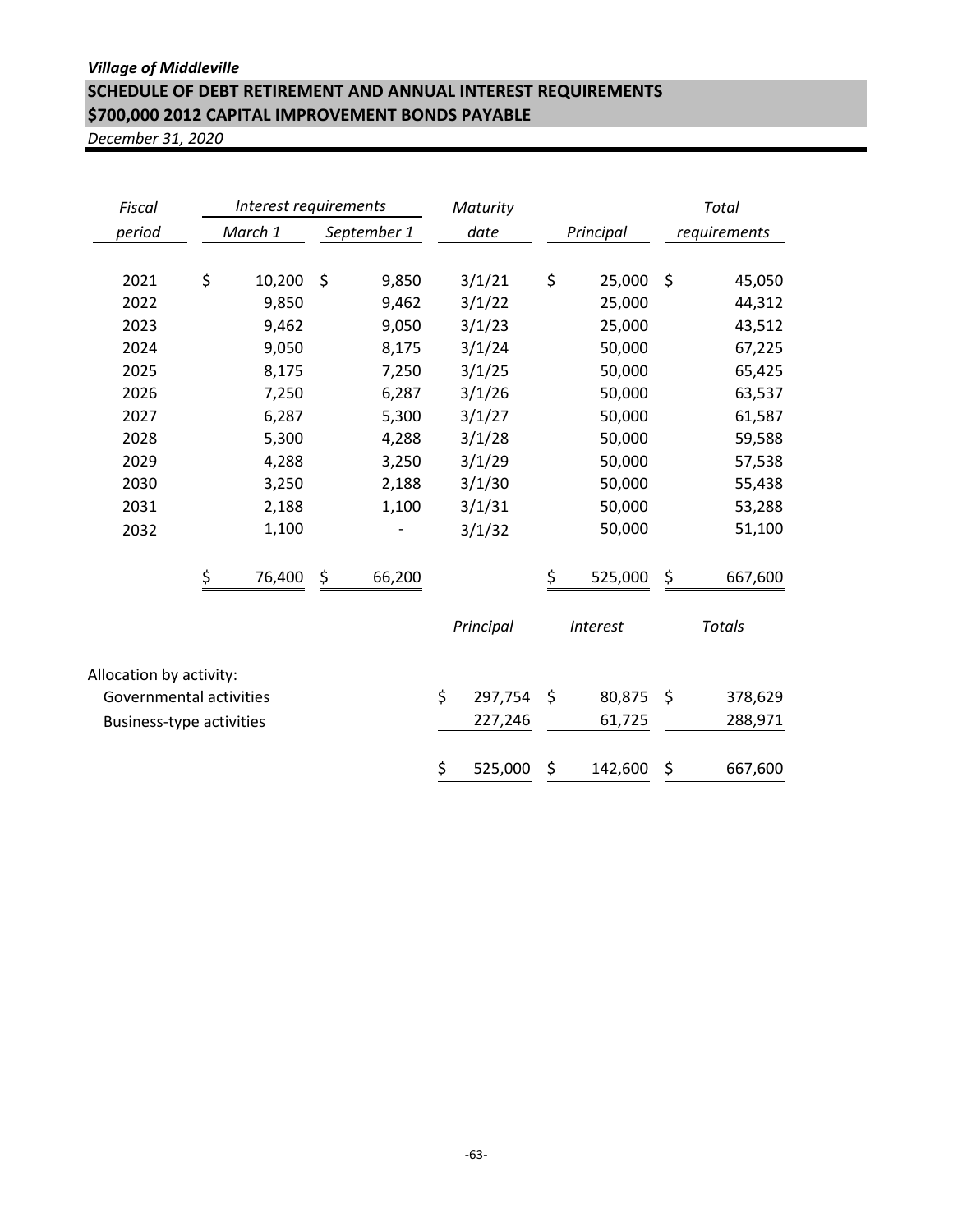*Village of Middleville*

# **LOCAL DEVELOPMENT FINANCE AUTHORITY**

## **SCHEDULE OF DEBT RETIREMENT AND ANNUAL INTEREST REQUIREMENTS \$745,509 2013 BARRY COUNTY CONTRACT PAYABLE**

| Fiscal |                        | Interest requirements |    |        | Maturity  |    |         |              | Total   |
|--------|------------------------|-----------------------|----|--------|-----------|----|---------|--------------|---------|
| period | February 1<br>August 1 |                       |    | date   | Principal |    |         | requirements |         |
| 2021   | \$                     | 5,408                 | \$ | 6,019  | 2/1/21    | \$ | 65,518  | \$           | 76,945  |
| 2022   |                        | 4,764                 |    | 4,950  | 2/1/22    |    | 60,122  |              | 69,836  |
| 2023   |                        | 4,102                 |    | 3,825  | 2/1/23    |    | 59,715  |              | 67,642  |
| 2024   |                        | 3,397                 |    | 2,625  | 2/1/24    |    | 59,298  |              | 65,320  |
| 2025   |                        | 2,625                 |    | 1,349  | 2/1/25    |    | 75,000  |              | 78,974  |
| 2026   |                        | 1,349                 |    |        | 2/1/26    |    | 75,000  |              | 76,349  |
|        | ς                      | 21,645                | \$ | 18,768 |           |    | 394,653 | \$           | 435,066 |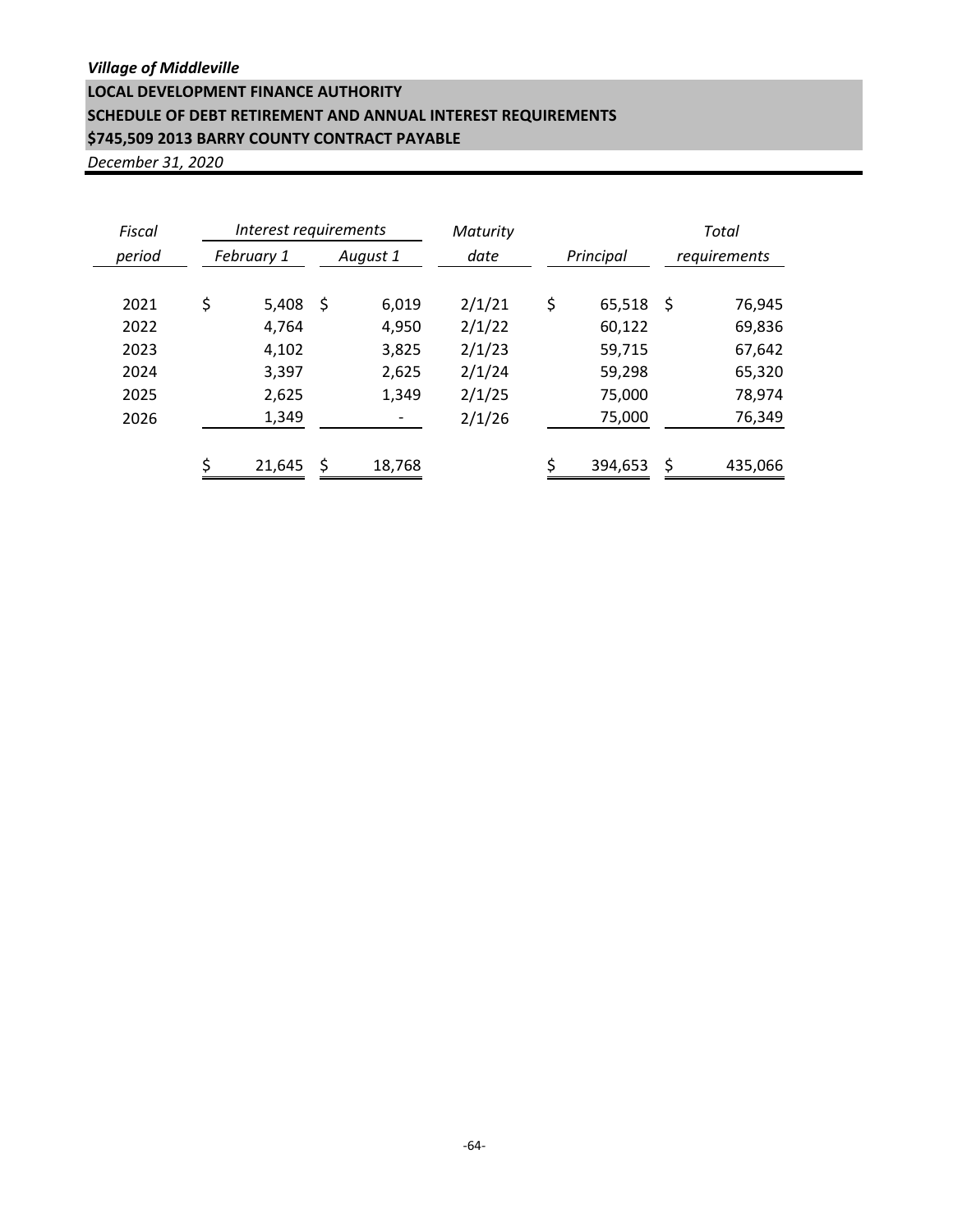| Fiscal<br>period | <i>Interest</i><br>February 1 |              | Maturity<br>date   | Principal              | Total<br>requirements |                  |  |
|------------------|-------------------------------|--------------|--------------------|------------------------|-----------------------|------------------|--|
|                  |                               |              |                    |                        |                       |                  |  |
| 2021<br>2022     |                               | 1,033<br>517 | 2/28/21<br>2/28/22 | \$<br>13,600<br>13,600 | -S                    | 14,633<br>14,117 |  |
|                  |                               | 1,550        |                    | 27,200                 |                       | 28,750           |  |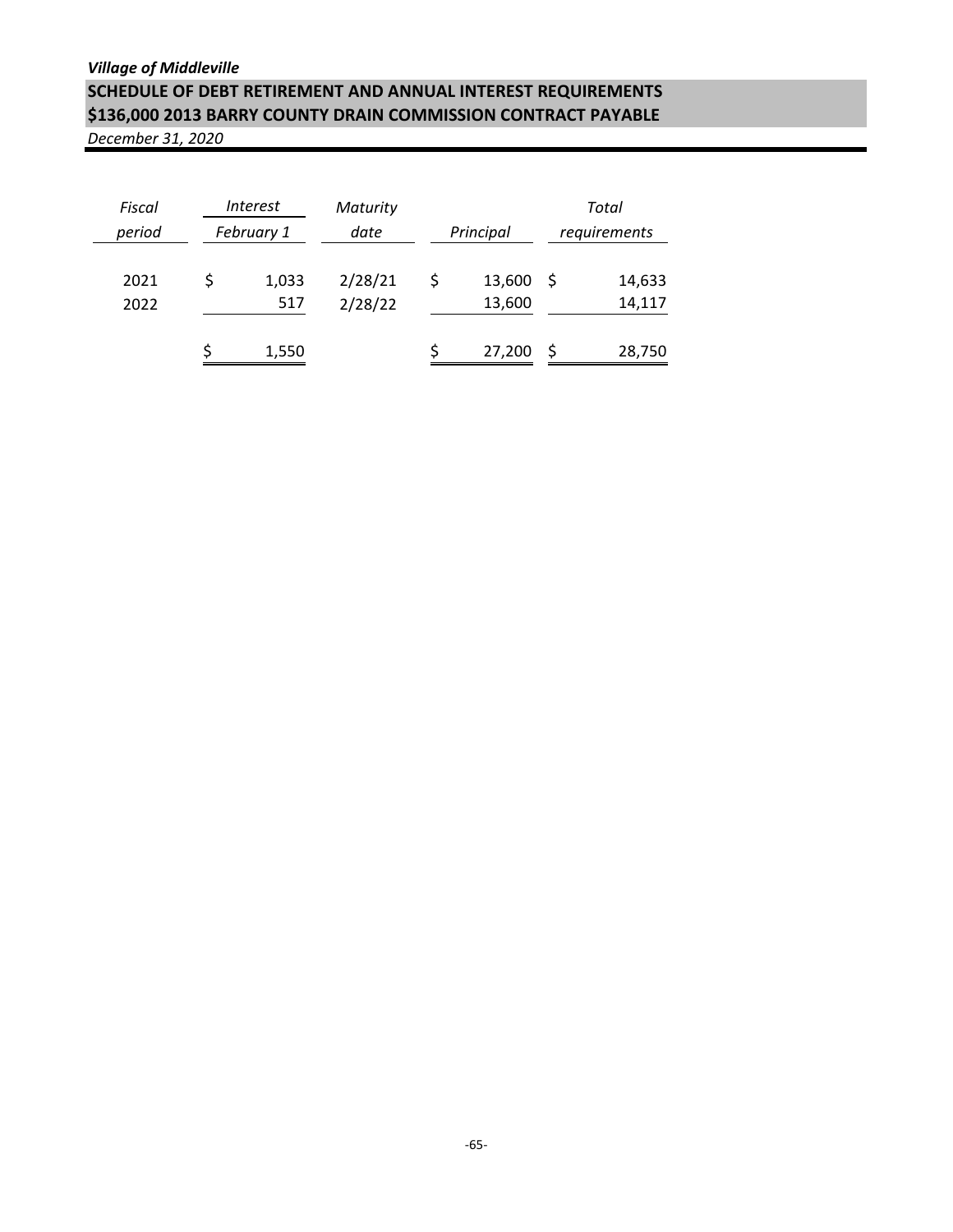#### *Village of Middleville*

## **SCHEDULE OF DEBT RETIREMENT AND ANNUAL INTEREST REQUIREMENTS \$410,000 2014 CAPITAL IMPROVEMENT BONDS PAYABLE**

| Fiscal | Interest requirements |    |             | Maturity |           |         |              | Total   |
|--------|-----------------------|----|-------------|----------|-----------|---------|--------------|---------|
| period | March 1               |    | September 1 | date     | Principal |         | requirements |         |
|        |                       |    |             |          |           |         |              |         |
| 2021   | \$<br>5,858           | \$ | 5,582       | 3/1/21   | \$        | 20,000  | \$           | 31,440  |
| 2022   | 5,582                 |    | 5,288       | 3/1/22   |           | 20,000  |              | 30,870  |
| 2023   | 5,288                 |    | 4,893       | 3/1/23   |           | 25,000  |              | 35,181  |
| 2024   | 4,893                 |    | 4,476       | 3/1/24   |           | 25,000  |              | 34,369  |
| 2025   | 4,476                 |    | 4,030       | 3/1/25   |           | 25,000  |              | 33,506  |
| 2026   | 4,030                 |    | 3,564       | 3/1/26   |           | 25,000  |              | 32,594  |
| 2027   | 3,564                 |    | 3,067       | 3/1/27   |           | 25,000  |              | 31,631  |
| 2028   | 3,067                 |    | 2,558       | 3/1/28   |           | 25,000  |              | 30,625  |
| 2029   | 2,558                 |    | 2,023       | 3/1/29   |           | 25,000  |              | 29,581  |
| 2030   | 2,023                 |    | 1,366       | 3/1/30   |           | 30,000  |              | 33,389  |
| 2031   | 1,366                 |    | 690         | 3/1/31   |           | 30,000  |              | 32,056  |
| 2032   | 690                   |    |             | 3/1/32   |           | 30,000  |              | 30,690  |
|        |                       |    |             |          |           |         |              |         |
|        | \$<br>43,395          |    | 37,537      |          | \$        | 305,000 | \$           | 385,932 |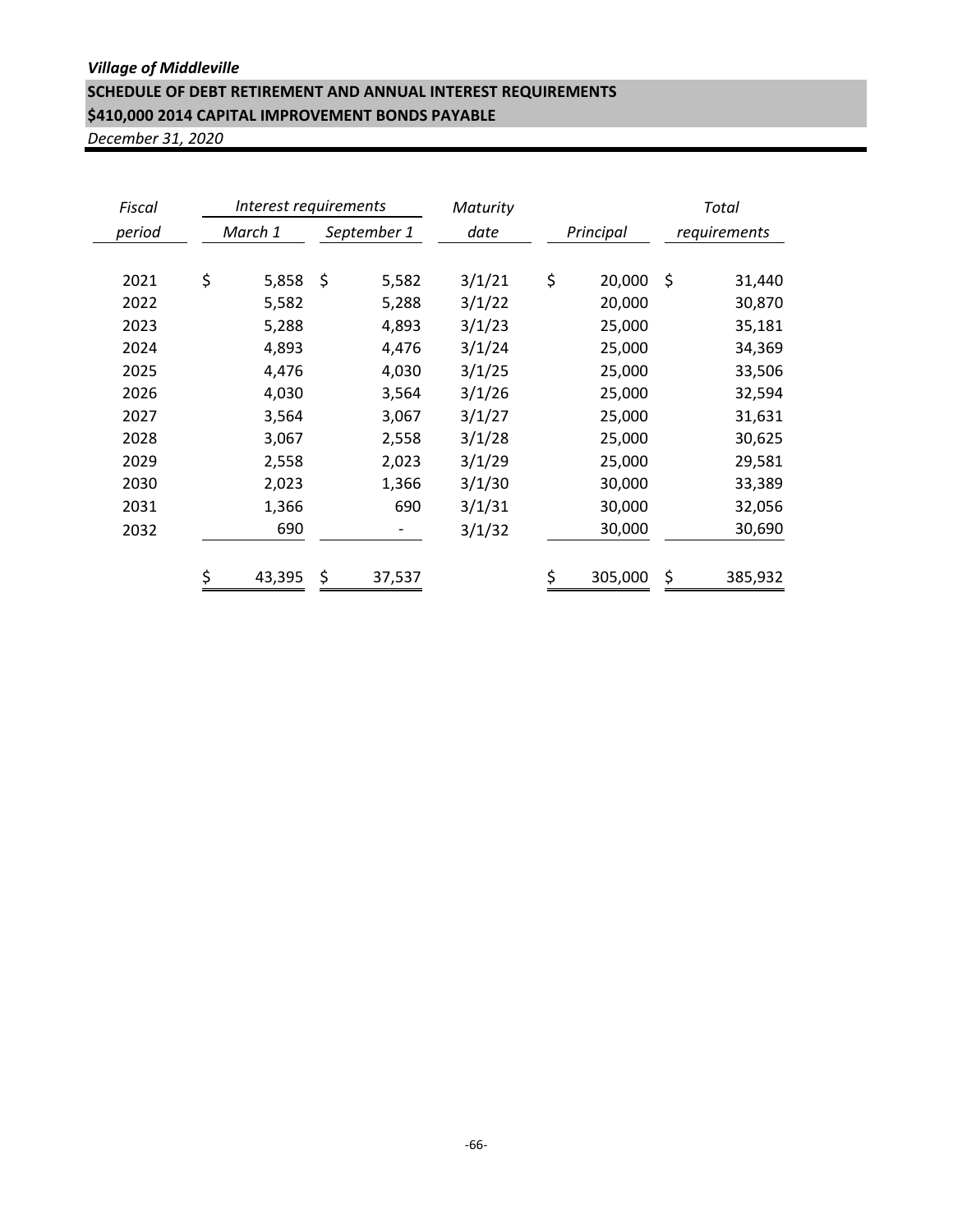| Fiscal<br>period             | <i>Interest</i><br>February 1      | Maturity<br>date                         |    | Principal                            | Total<br>requirements |                                      |  |
|------------------------------|------------------------------------|------------------------------------------|----|--------------------------------------|-----------------------|--------------------------------------|--|
| 2021<br>2022<br>2023<br>2024 | \$<br>1,671<br>1,272<br>859<br>436 | 4/01/21<br>4/01/22<br>4/01/23<br>4/01/24 | \$ | 14,890<br>15,289<br>15,702<br>16,125 | Ŝ                     | 16,561<br>16,561<br>16,561<br>16,561 |  |
|                              | 4,238                              |                                          |    | 62,006                               | S                     | 66,244                               |  |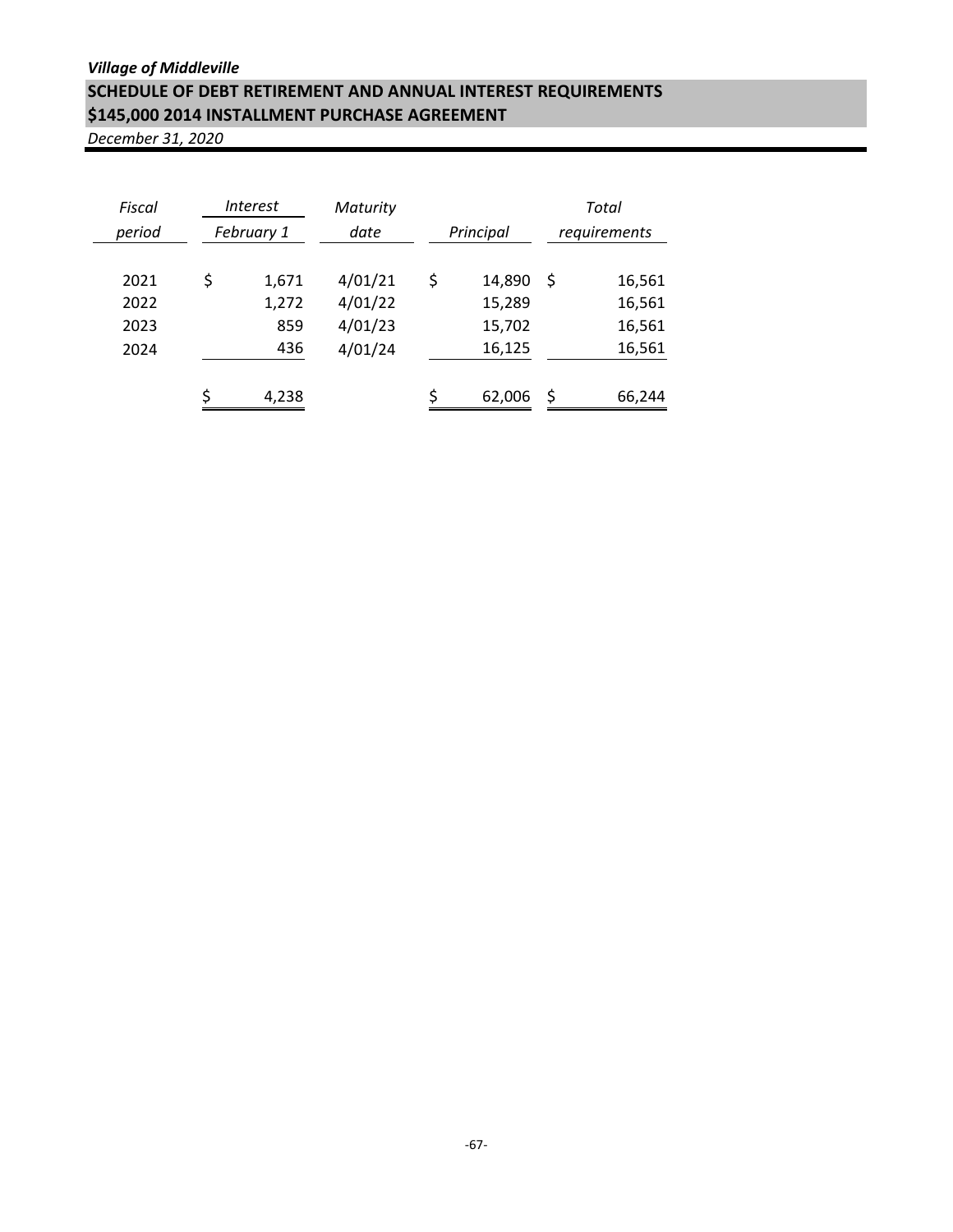## *Village of Middleville* **SCHEDULE OF DEBT RETIREMENT AND ANNUAL INTEREST REQUIREMENTS \$995,000 2017 GENERAL OBLIGATION LIMITED TAX SERIES**

| Fiscal | Interest requirements |               | Maturity |              |         | Total        |
|--------|-----------------------|---------------|----------|--------------|---------|--------------|
| period | March 1               | September 1   | date     | Principal    |         | requirements |
|        |                       |               |          |              |         |              |
| 2021   | \$<br>12,680          | \$<br>12,350  | 3/1/21   | \$<br>40,000 | $\zeta$ | 52,680       |
| 2022   | 12,350                | 11,970        | 3/1/22   | 40,000       |         | 52,350       |
| 2023   | 11,970                | 11,570        | 3/1/23   | 40,000       |         | 51,970       |
| 2024   | 11,570                | 11,140        | 3/1/24   | 40,000       |         | 51,570       |
| 2025   | 11,140                | 10,611        | 3/1/25   | 45,000       |         | 56,140       |
| 2026   | 10,611                | 10,049        | 3/1/26   | 45,000       |         | 55,611       |
| 2027   | 10,049                | 9,464         | 3/1/27   | 45,000       |         | 55,049       |
| 2028   | 9,464                 | 8,789         | 3/1/28   | 50,000       |         | 59,464       |
| 2029   | 8,789                 | 8,076         | 3/1/29   | 50,000       |         | 58,789       |
| 2030   | 8,076                 | 7,265         | 3/1/30   | 55,000       |         | 63,076       |
| 2031   | 7,265                 | 6,426         | 3/1/31   | 55,000       |         | 62,265       |
| 2032   | 6,426                 | 5,481         | 3/1/32   | 60,000       |         | 66,426       |
| 2033   | 5,481                 | 4,506         | 3/1/33   | 60,000       |         | 65,481       |
| 2034   | 4,506                 | 3,501         | 3/1/34   | 60,000       |         | 64,506       |
| 2035   | 3,501                 | 2,380         | 3/1/35   | 65,000       |         | 68,501       |
| 2036   | 2,380                 | 1,243         | 3/1/36   | 65,000       |         | 67,380       |
| 2037   | 1,243                 |               | 3/1/37   | 70,000       |         | 71,243       |
|        |                       |               |          |              |         |              |
|        | \$<br>137,501         | \$<br>124,821 |          | 885,000      | \$      | 1,022,501    |